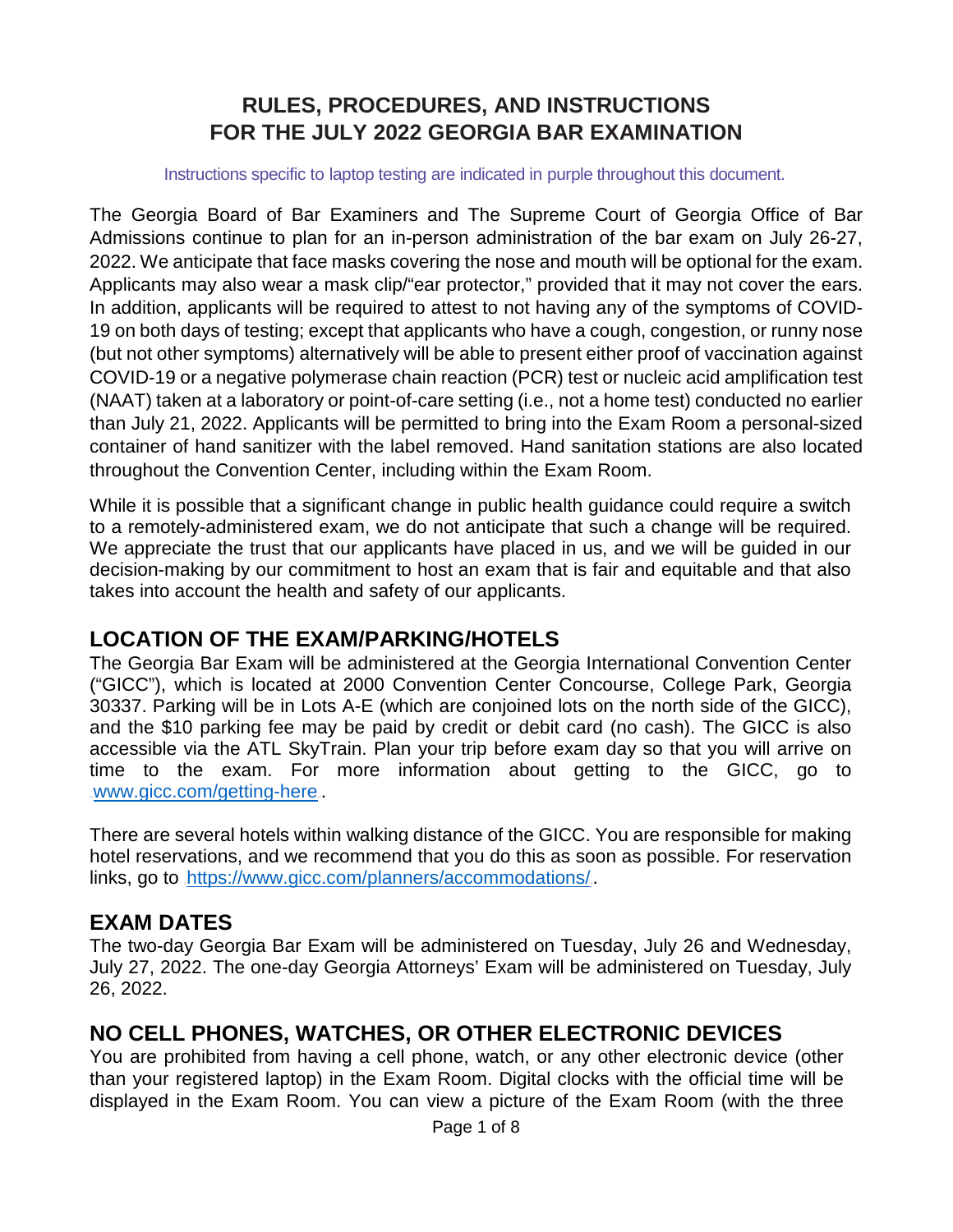digital clocks visible at the front of the room) by clicking [here](https://www.gabaradmissions.org/bar_exam_photo). Oral notifications will be provided 45 minutes, 10 minutes, and 1 minute before time is called for each Exam Session.

# **REQUIRED ITEMS**

- You are required to bring an **official photo ID** and place it on your table, directly below your name card, during each Exam Session. Acceptable forms of ID include a driver's license, a passport, or other government-issued photo ID. **The name on your photo ID must match the name under which you filed your application**.
- **Laptop computers on Tuesday:** If you are taking the Exam on a laptop, you must bring your registered laptop computer, laptop power cord, and standard extension cord on **Tuesday only.** You will not have to rely upon your battery. Electrical connections will be supplied at each table. It is your responsibility to ensure your laptop is in working order prior to the Exam.
- **Black ink pens on Tuesday:** All applicants will need a black pen to sign documents during the pre-exam instructions. If you are handwriting your answers, you will also use black pens to write your MPT and Essay answers.
- **Pencils on Wednesday:** Non-mechanical #2 pencils are required for the Multistate Bar Examination (MBE), and mechanical pencils are prohibited. The MBE is administered with paper answer sheets, and laptops are not allowed on Wednesday. Pencil sharpeners are not provided; however, you may bring a manual (not battery operated) pencil sharpener.

# **ALLOWED ITEMS**

- Up to two KN-95 or N-95 face masks and a mask clip/"ear protector."
- Personal-sized container of hand sanitizer with the label removed.
- Pencil sharpeners (Wednesday only).
- Water in clear, plastic, unlabeled bottles.
- Clear zip-top bag for laptop computer. (Alternatively, you may carry your laptop into the Exam Room in your hands.)
- Clear zip-top bag for personal items (wallet, vaccination card/proof of negative COVID test, cash, credit card, parking claim ticket, keys, key fob, personal hygiene items, and medications).

The NCBE prohibits applicants from bringing their own ear plugs into the Exam Room, but foam ear plugs will be provided.

# **NO FOOD, SNACKS, OR DRINKS**

The Board of Bar Examiners and NCBE do not allow you to bring food, snacks, or drinks of any kind other than water, as described above, into the Exam Room unless an administrative accommodation has been pre-approved by the Office of Bar Admissions. Water must be in clear, plastic, unlabeled bottles. Prohibited items must be placed in the black bins outside the Exam Room, and the Board of Bar Examiners and Office of Bar Admissions assume no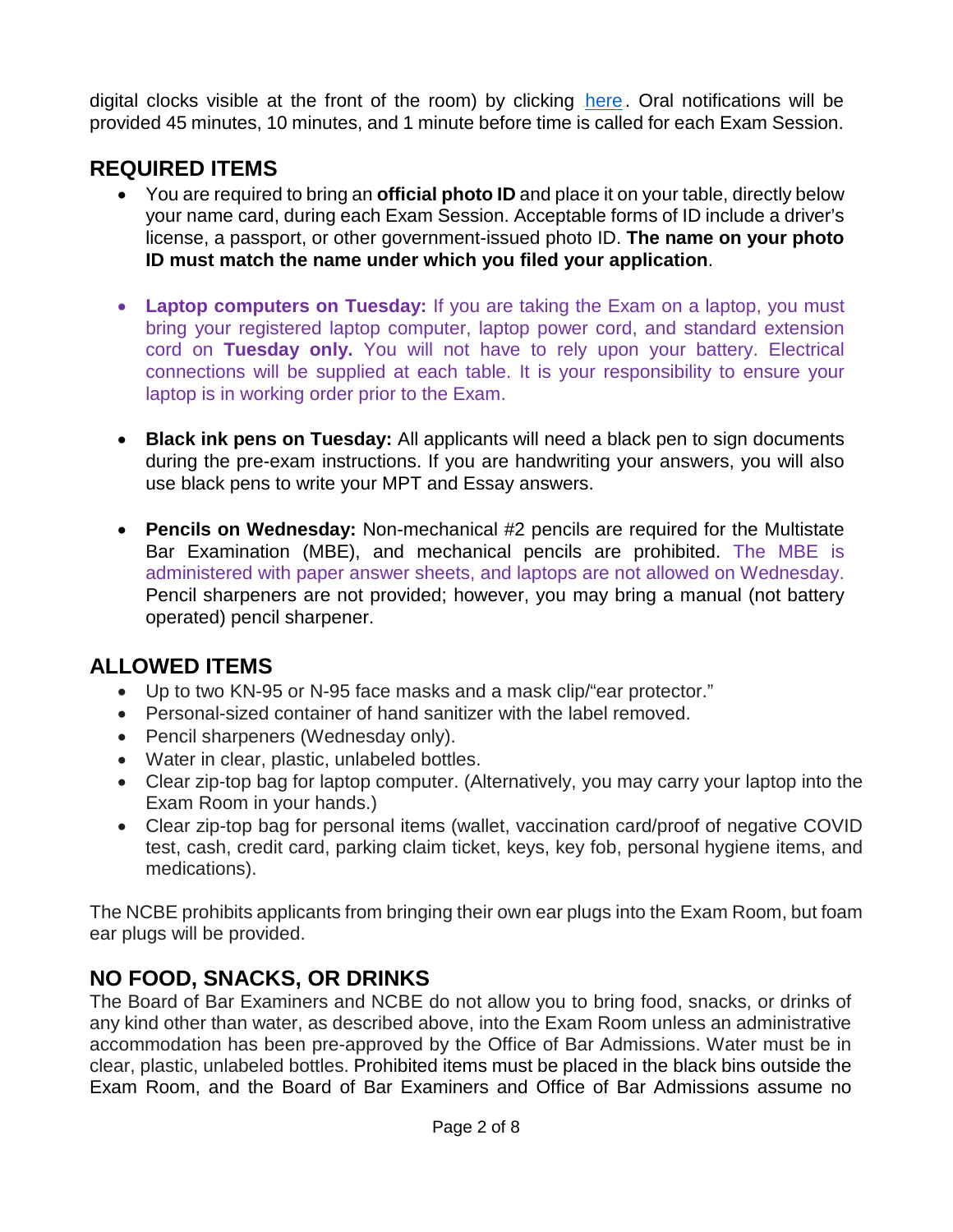liability for any damaged or missing items placed in those bins.

# **LUNCH**

You must leave the Exam Room during the lunch break. Several lunch options (including Chickfil-A and Papa Johns) are available within the GICC. You may leave the GICC for lunch, but remember that traffic can be heavy and that the exam resumes promptly at the times posted below.

# **PROHIBITED ITEMS**

If you have in your possession in the Exam Room any electronic device (other than your registered laptop) or any other prohibited items, you may be disqualified from the Exam and reported to the Board of Bar Examiners and to the Board to Determine Fitness of Bar Applicants. Your device may be confiscated for an indefinite period of time and sent to the NCBE to verify that there is no exam information on the device.

#### **The following items are NOT ALLOWED inside the Exam Room:**

- Backpacks or bags of any kind, other than clear zip-top bags for laptops and personal items (as described above)
- Briefcases, laptop bags, suitcases, purses, or handbags
- Cigarettes, cigars, pipes, smokeless tobacco
- Clothing (or any item) with profanity
- Coolers
- Ear muffs or ear plugs (except as provided by the Board of Bar Examiners)
- Watches and clocks
- Electronic devices other than registered laptops (including cell phones, fitness trackers, cameras, calculators, recording devices, and headphones)
- Flip-flops or backless shoes
- Food or beverages other than water (unless an administrative accommodation has been pre-approved by the Board of Bar Examiners)
- Hats or coverings worn on the head, except religious apparel (unless an administrative accommodation has been pre-approved by the Board of Bar Examiners)
- Highlighters
- Laptop skins/covers/labels
- Mechanical pencils
- Perfumes or colognes
- Paper or written materials (Unlike the remote bar exams administered during the pandemic, no part of the July 2022 bar exam is "open book.")
- Umbrellas (the GICC will provide a place to leave umbrellas in the lobby)
- Weapons
- White-Out/correcting fluid or tape
- Digital or wired mouse
- Mouse pad
- External keyboard (You **must** use your laptop keyboard.)
- Any removable media, such as disks, memory cards, and USB devices, or any other storage devices.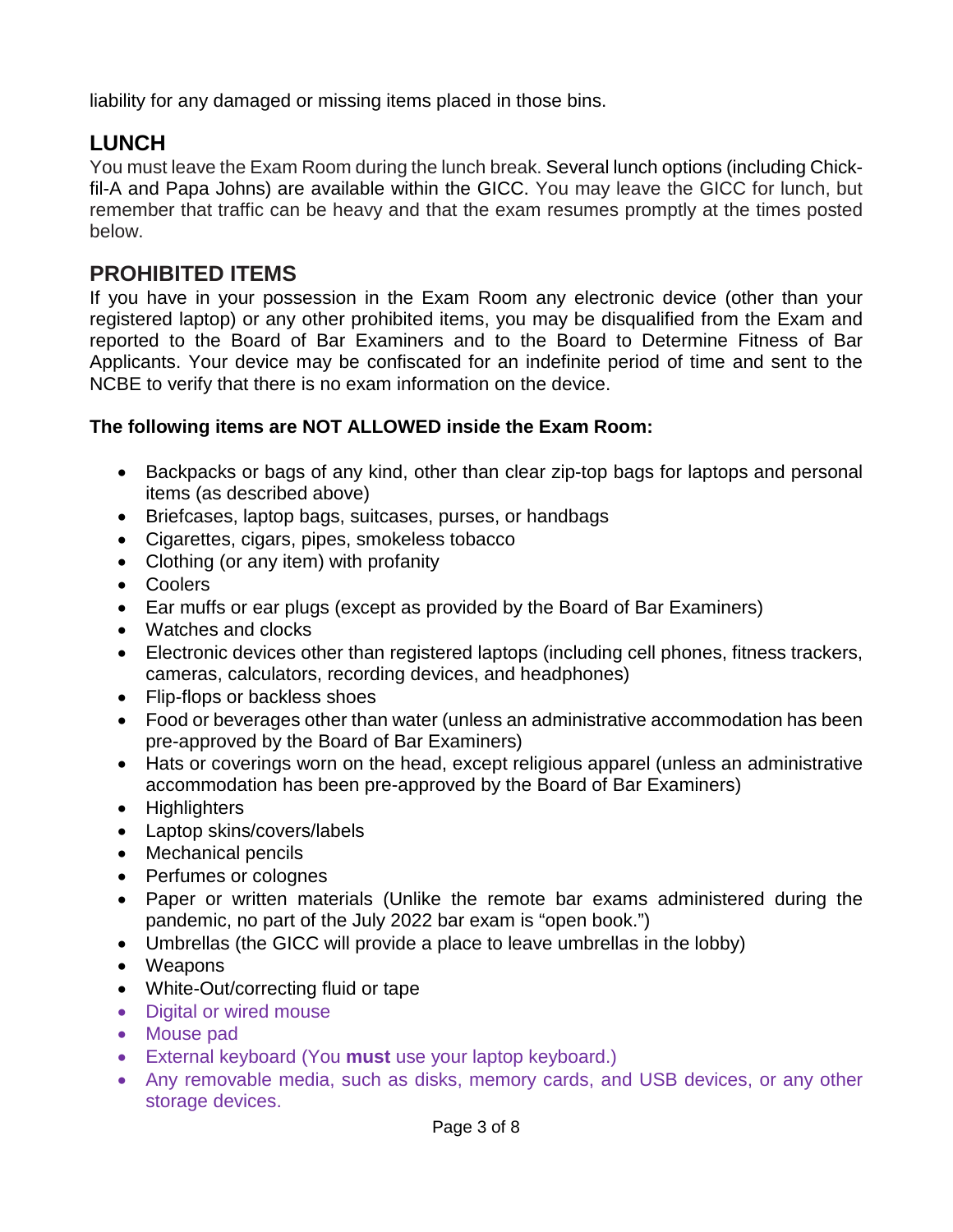# **NO SMOKING**

The GICC is a non-smoking facility. Smoking, vaping, and the use of smokeless tobacco is not permitted.

# **DRESS CODE, CLOTHING, AND CLIMATE CONTROL**

Casual, comfortable clothing is appropriate. You should consider layered clothing, as we have little control over fluctuating temperatures in the Exam Room, and some applicants find the Exam Room to be cool. Coats, jackets, and any other outerwear will be checked for prohibited items before you are permitted to enter the Exam Room.

Do not wear perfumes, colognes, scented powders, or any other fragrant substance, as there may be those taking the exam who have allergies aggravated by these scents. Wear quiet shoes with soft soles, as you may have to walk across the Exam Room to the restrooms during the Exam. Do not wear backless shoes, including flip-flops.

# **ADMISSION TO THE EXAM ROOM**

- **Registration Verification:** Applicants who have registered for the Bar Exam will receive a registration confirmation message on their homepage the week of July 4, 2022. Admission tickets are not issued, but applicants who have not registered for the Exam will not be seated.
- **Seating:** All seats are preassigned alphabetically with a name card at each seat. You must sit in your assigned seat throughout the entire exam. Charts indicating the Row Number on which your seat is located will be posted in the lobby outside the Exam Room. Inside the Exam Room, row numbers are posted on the front table of each row and on paddles held by the row monitors.
- **Laptop Applicants (Tuesday):** On Tuesday, you will be admitted to the Exam Room at 8:00 a.m. All removable media must be removed from your laptop prior to entering the Exam Room. Upon admission, you should locate your seat and place your photo ID on the table directly below your name card. Follow the Examplify Instructions placed at your seat. Laptop Instructions will begin at 8:15 a.m. **Any Laptop Applicant arriving after 8:15 a.m. will not be admitted to the Exam Room until 8:55 a.m. and will be required to handwrite the MPT and Essay portions of the exam.**
- **Handwriting Applicants (Tuesday):** On Tuesday, you will be admitted to the Exam Room at 8:55 a.m. Upon admission, you should locate your assigned seat and place your photo ID on the table, directly below your name card. All applicants must be seated when instructions begin at 9:00 a.m.
- **All Applicants (Tuesday and Wednesday):** For the morning sessions, there will be no admission to the Exam Room after 10:00 a.m. For the afternoon sessions, there will be no admission to the Exam Room after 2:30 p.m.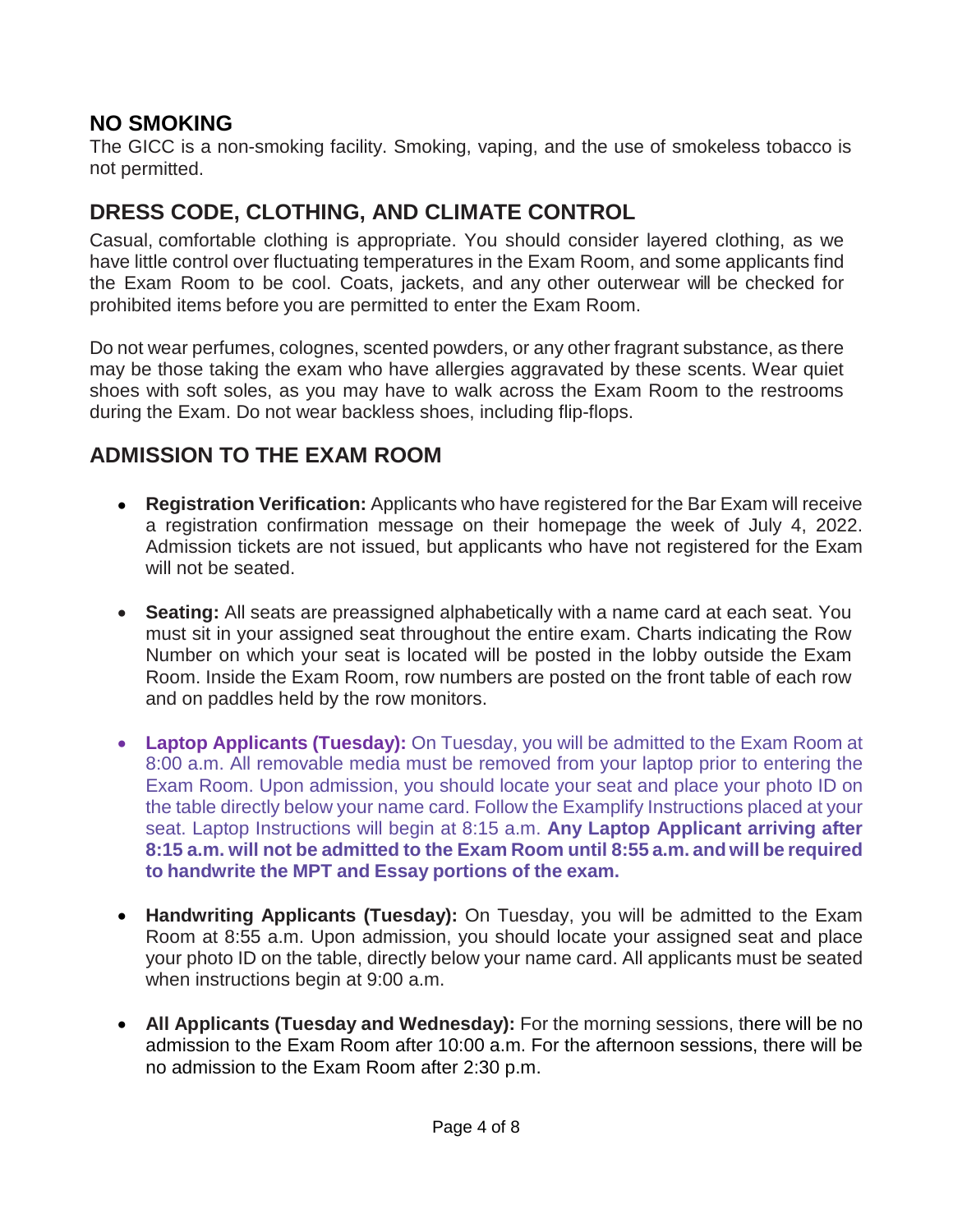• **All Applicants (Wednesday):** All Applicants will be admitted to the Exam Room at 9:00 a.m. and must be seated when Exam Instructions begin at 9:05 a.m.

# **ANONYMOUS GRADING PLAN**

You must not write your name on any MPT or Essay testing materials. Until the completion of grading, exam answers will be identifiable only by Applicant Number. You will be provided with labels containing your Applicant Number, and oral instructions will be provided about how to place those labels on your exam materials.

### **COMPOSITION OF GEORGIA TWO-DAY EXAM**

The Georgia Bar Exam consists of three parts: (1) two Multistate Performance Tests prepared by the NCBE and graded by the Board of Bar Examiners; (2) four essay questions prepared and graded by the Board of Bar Examiners; and (3) the Multistate Bar Examination prepared and graded by the NCBE.

# **COMPOSITION OF GEORGIA ATTORNEYS' EXAM**

The Georgia Attorneys' Bar Exam is composed of two Multistate Performance Tests prepared by the NCBE and graded by the Board of Bar Examiners and four essay questions prepared and graded by the Board of Bar Examiners.

# **MPT ITEMS AND ESSAY QUESTIONS – HANDWRITING APPLICANTS**

You are limited to the use of one Answer Book per MPT item and Essay question. The Board of Bar Examiners will furnish one 12-page letter-size Answer Book for each MPT item and one 9-page letter-size Answer Book for each Essay question. You must write on the front of the page only. You are prohibited from adding additional pages or writing in the margins.

# **MPT ITEMS AND ESSAY QUESTIONS – LAPTOP APPLICANTS**

**Your laptop must remain in the Exam Room the entire length of the MPT and Essay portions of the Bar Exam.**

### **MBE – ALL APPLICANTS**

Wednesday is devoted entirely to the MBE, which consists of a morning session of 100 questions and an afternoon session of 100 questions. The MBE is administered with paper answer sheets, and **laptops are not allowed on Wednesday.**

### **TECHNICAL SUPPORT**

It is your responsibility to ensure that your laptop is dependable and that it is in working order prior to the exam. ExamSoft site engineers will provide limited technical support during the Laptop Set-Up Instructions.

# **PROBLEMS WITH YOUR LAPTOP**

Do **NOT** turn off your laptop unless you are required to do so based on the instructions included in the "Technical Issues" section of the Examplify Instructions, which will be placed at your seat on the day of the Bar Exam.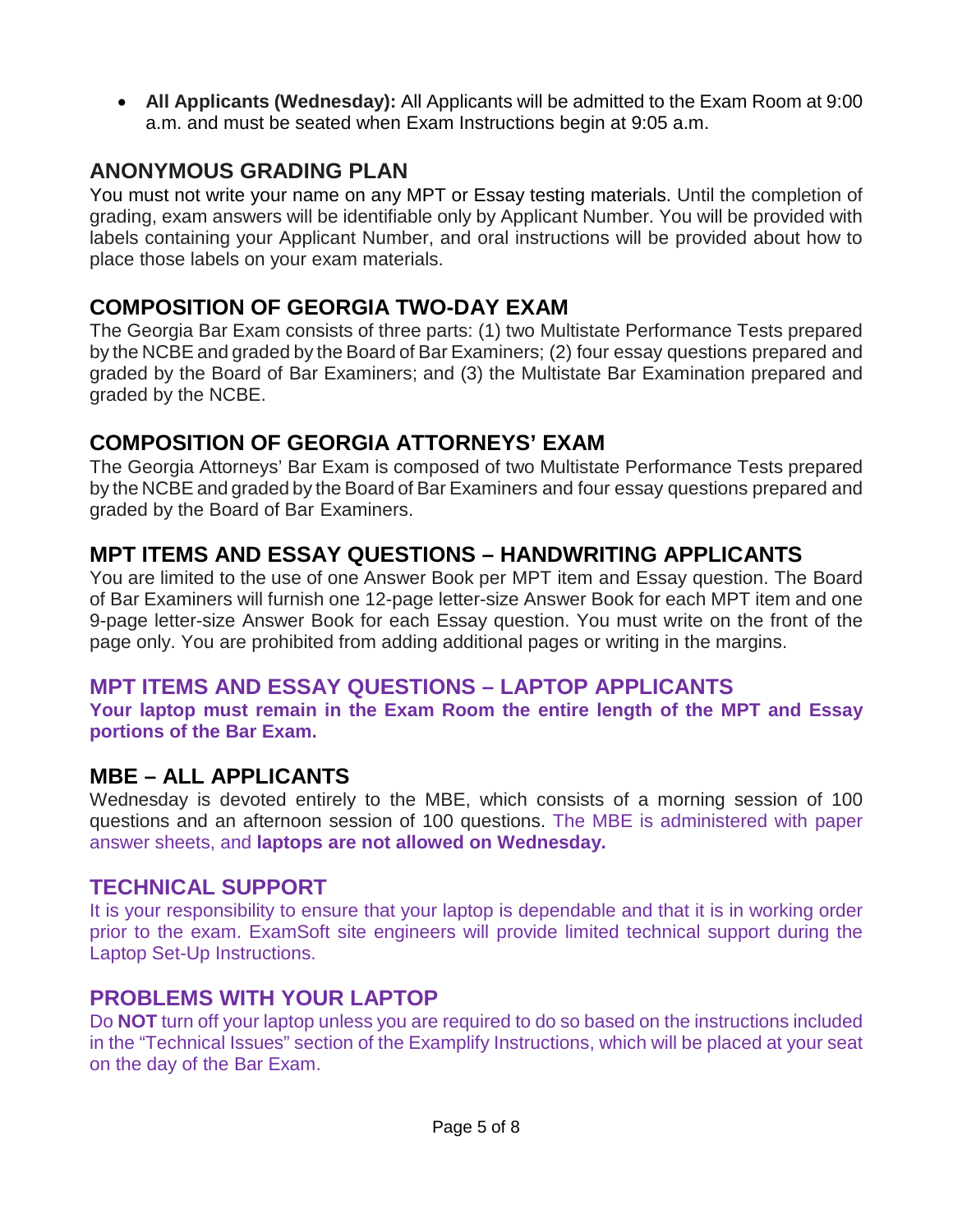In the event of a hardware or software malfunction or power failure that cannot be resolved, you will be required to handwrite the remainder of your exam answers. No extra time can be given in the event of a laptop malfunction. The Director of the Office of Bar Admissions has the final authority to determine your eligibility to use laptop testing for the Bar Exam.

Our best efforts will be used to recover typed text up to the point of the malfunction/technical problem, but there can be no assurance of success. Any typed portion of your answer that can be recovered will be attached to the handwritten portion in the Answer Book for grading.

### **UPLOADING ANSWERS**

You are required to upload your MPT and Essay answer files no later than noon on Thursday after the date of the Bar Exam. You may complete the upload of the answer files any time prior to the noon deadline. To upload your answer files, connect to the internet and follow the onscreen instructions. Examplify will launch automatically to upload the MPT and Essay answer files. You will see the on-screen message when the answer files have been successfully uploaded.

# **NO TURNING IN ANSWERS EARLY OR LEAVING THE EXAM ROOM**

If you complete a portion of the Exam prior to the ending time for that session, you are prohibited from turning in your answers early or leaving the Exam Room until you are dismissed. Because others will still be working, you must remain in your seat after the 10 minute warning is given.

### **RESTROOMS**

Entrances to the restrooms are located inside the Exam Room and are clearly designated.

# **NO TALKING**

You are prohibited from talking to other applicants during each Exam Session, including in the restrooms.

### **VIOLATION OF RULES**

Once time is called, any applicant who continues to type, write, or mark maybe disqualified from the Exam. Any applicant who violates any of the Rules, Procedures and Instructions for the Bar Exam may be disqualified from the Exam, and the matter will be reported to the Board to Determine Fitness of Bar Applicants and the Board of Bar Examiners.

# **WITHDRAWALS AND REFUNDS**

An applicant whose written withdrawal is received in the Officeof Bar Admissions not less than 14 days prior to the date of the Exam is entitled to a refund of 50% of the \$350 Bar Exam fee only. The NCBE charges and ExamSoft Laptop fee are non-refundable.

### **INABILITY TO COMPLETE THE EXAM**

If you decide to withdraw from the Exam after it has begun, you must report this decision to a member of the staff of the Office of Bar Admissions at the administration table in the Exam Room and complete a Withdrawal Form prior to leaving the Exam Room.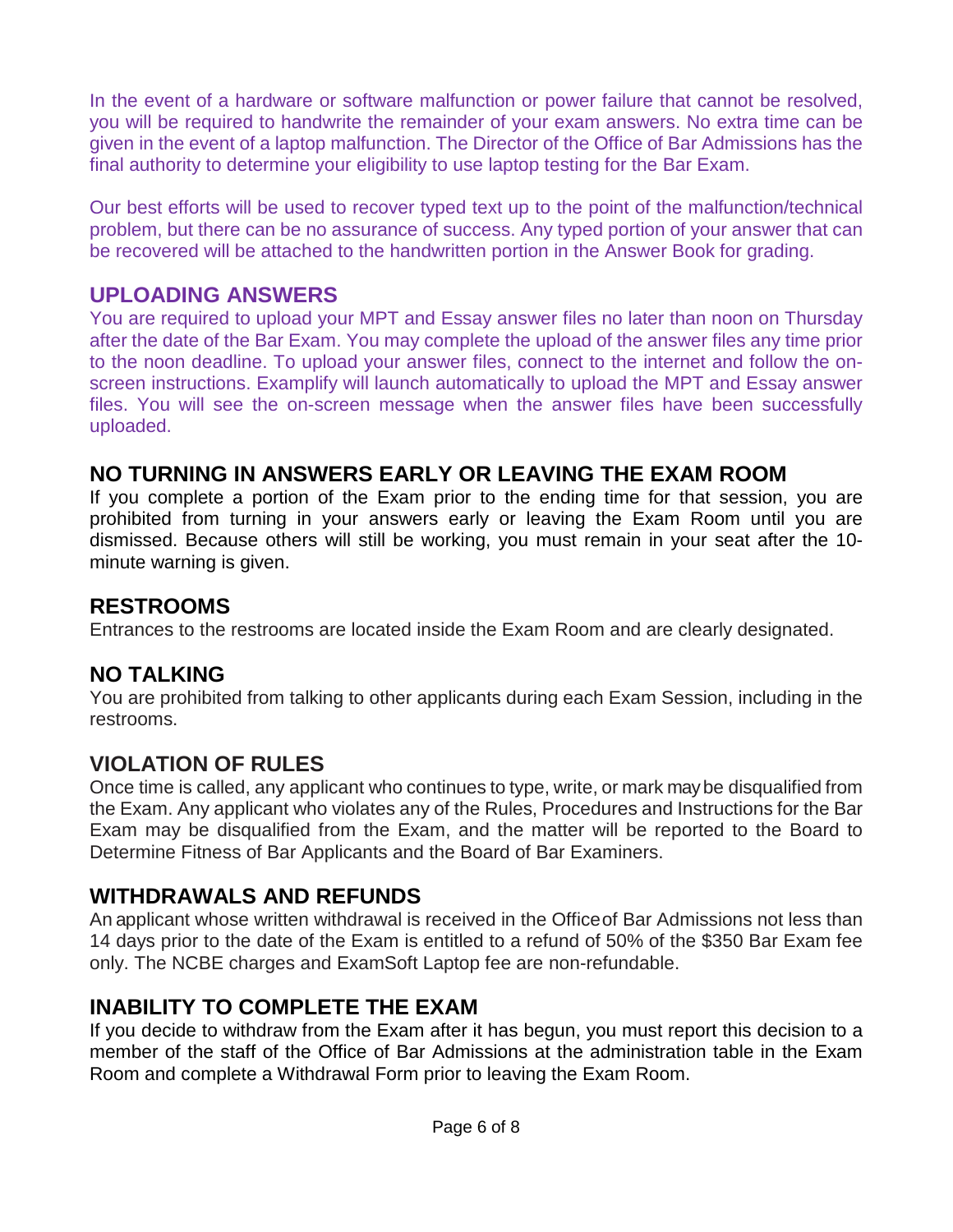# **OATH OF APPLICANT**

By taking the Georgia Bar Exam, you will be deemed to have sworn to or affirmed the following:

I solemnly swear or affirm that I have no previous information as to the contents of the questions upon which I have been examined and that I have not received directly or indirectly, from any source whatever, any assistance, but that I wrote the answer exclusively from my knowledge.

#### **GRADING**

Raw scores on the MPT items will be multiplied by 1.5 and added to raw scores on the essay questions. Total raw scores on the written portion of the Exam will be converted to the 200 point MBE scale and then combined with the scaled MBE score to obtain a final score. A score of 270 is required to pass the Exam.

# **NO CONTACTING THE BOARD MEMBERS**

You are prohibited from contacting any member of the Board to Determine Fitness of Bar Applicants or any member of the Board of Bar Examiners about the Bar Exam.

# **NOTIFICATION OF RESULTS**

All Applicants will receive written notification of their Bar Exam results. July Bar Exam results are usually released on the 3<sup>rd</sup> Friday of October. The pass list will be posted on our web site no later than 4:00 p.m. on the scheduled release date.

### **INCLEMENT WEATHER**

In the event of inclement weather, the Georgia Bar Exam will proceed as scheduled as long as the GICC remains open, and we will notify you on our website ([www.gabaradmissions.org](http://www.gabaradmissions.org/)) if the GICC is closed. If severe weather is predicted for the days of the Bar Exam, please plan accordingly. Late applicants will not be allowed to make up any time lost.

In the event of a power outage during the exam that requires the use of the Convention Center's generator, all applicants may be required to handwrite the remainder of the MPT/Essay portion of the Bar Exam in the Answer Books that will be distributed by the Office of Bar Admissions.